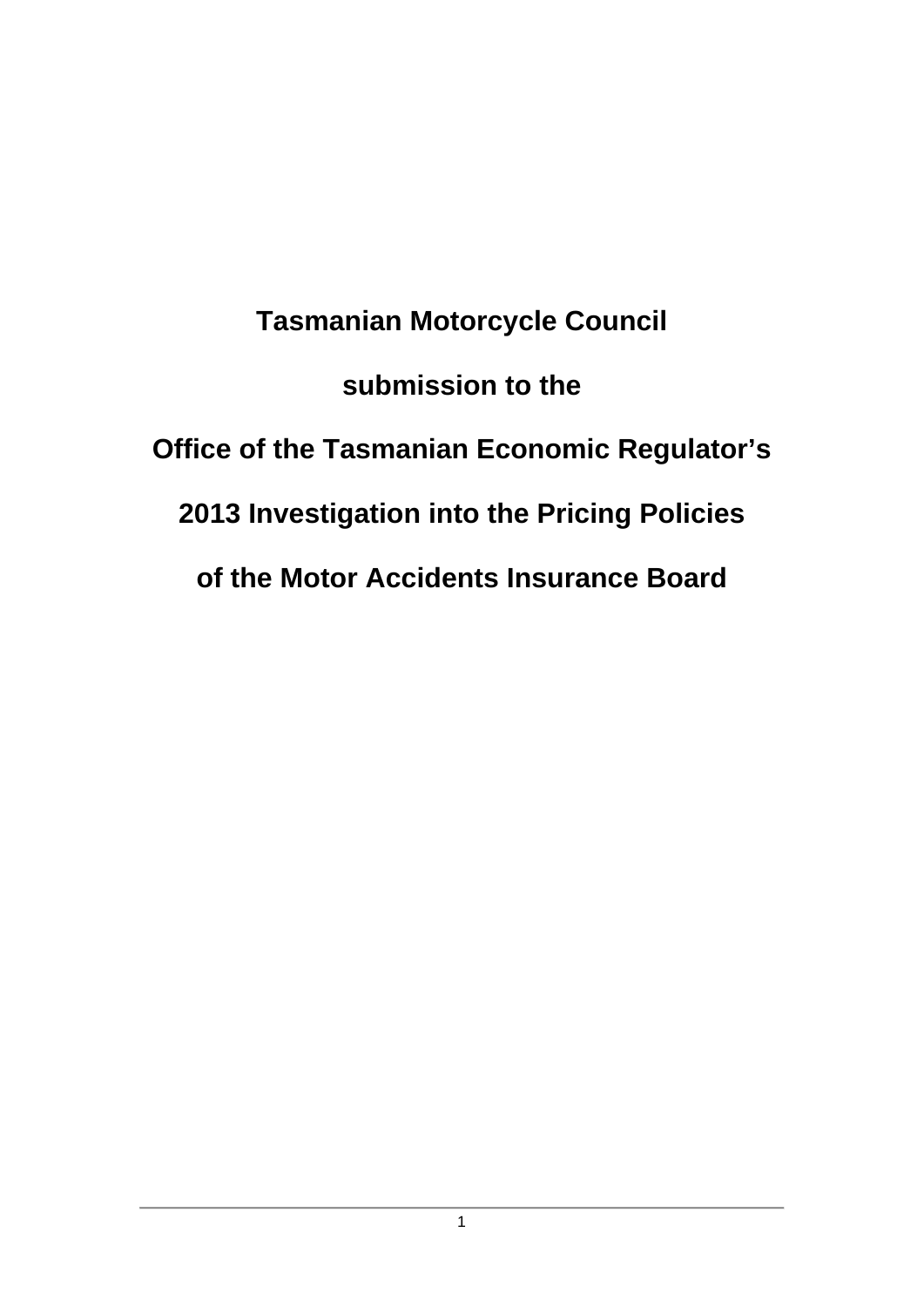# **Table of Contents**

| 1              | Introduction                            | 3  |
|----------------|-----------------------------------------|----|
| $\overline{2}$ | Motorcycle premiums and "cross-subsidy" | 3. |
| 3              | Motorcycle premium classes              | 5. |
| 4              | Summary                                 |    |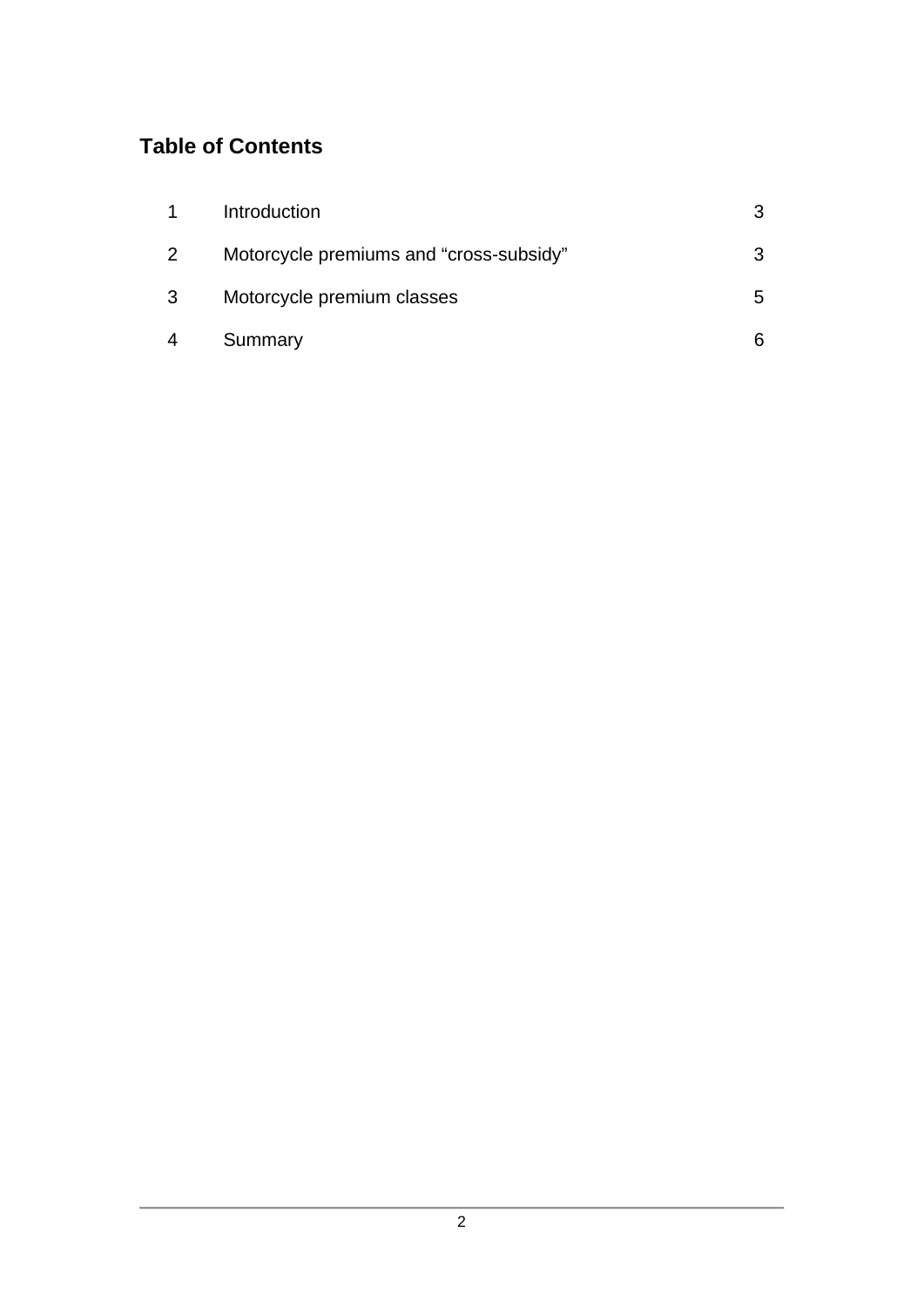## **1 Introduction**

The Tasmanian Motorcycle Council (TMC) was established in 2004 and represents over 30 motorcycle clubs and businesses in Tasmania, in addition to many individual members.

The TMC is a volunteer-run organisation, and is recognised by the Tasmanian Government through agencies including the Department of Infrastructure Energy and Resources (DIER) and the MAIB as the peak representative group for motorcycle licence holders, motorcycle clubs and other organisations with an interest in motorcycling.

The TMC is actively involved in development and implementation of road safety policy both locally and nationally. A TMC representative was appointed as a member of the Tasmanian Road Safety Council in 2004, and this appointment has continued with the restructured Road Safety Advisory Council. The TMC is also a member of the peak national motorcycling body, the Australian Motorcycle Council (AMC). At a local level, the TMC has worked with a number of local governments on safety and other initiatives.

The TMC has been proactive in the road safety sector since its inception – it has worked with DIER on aspects of the Tasmanian Motorcycle Safety Strategy (TMSS) and has independently developed other initiatives. These include the *Ride Tasmania Safely* brochure, television advertising campaigns, and the motorcycle road skills course – the refresher course referred to in the review papers and subsidised by the MAIB.

The TMC is strongly opposed to the MAIB and Economic Regulator's proposal to increase the premium relativity for motorcycle classes 4, 5 and 20 from 1.28 to 1.50.

## **2 Motorcycle premiums and "cross-subsidy"**

The question of premium relativity is the key aspect of the MAIB premium review every cycle that affects motorcycle owners. The TMC made submissions focussing on this issue in 2006 and 2009.

There has been a substantial increase in the number of motorcycle riders and registered motorcycles in Tasmania in recent years. The increase is between 5% and 7% annually which is well above the percentage increase in all registered motor vehicles. As a result, motorcycles have increased as a percentage of the total registered vehicle fleet.

At the same time, the rate of serious casualty motorcycle crashes has decreased, although it's noted that the cost of long term injuries remains high.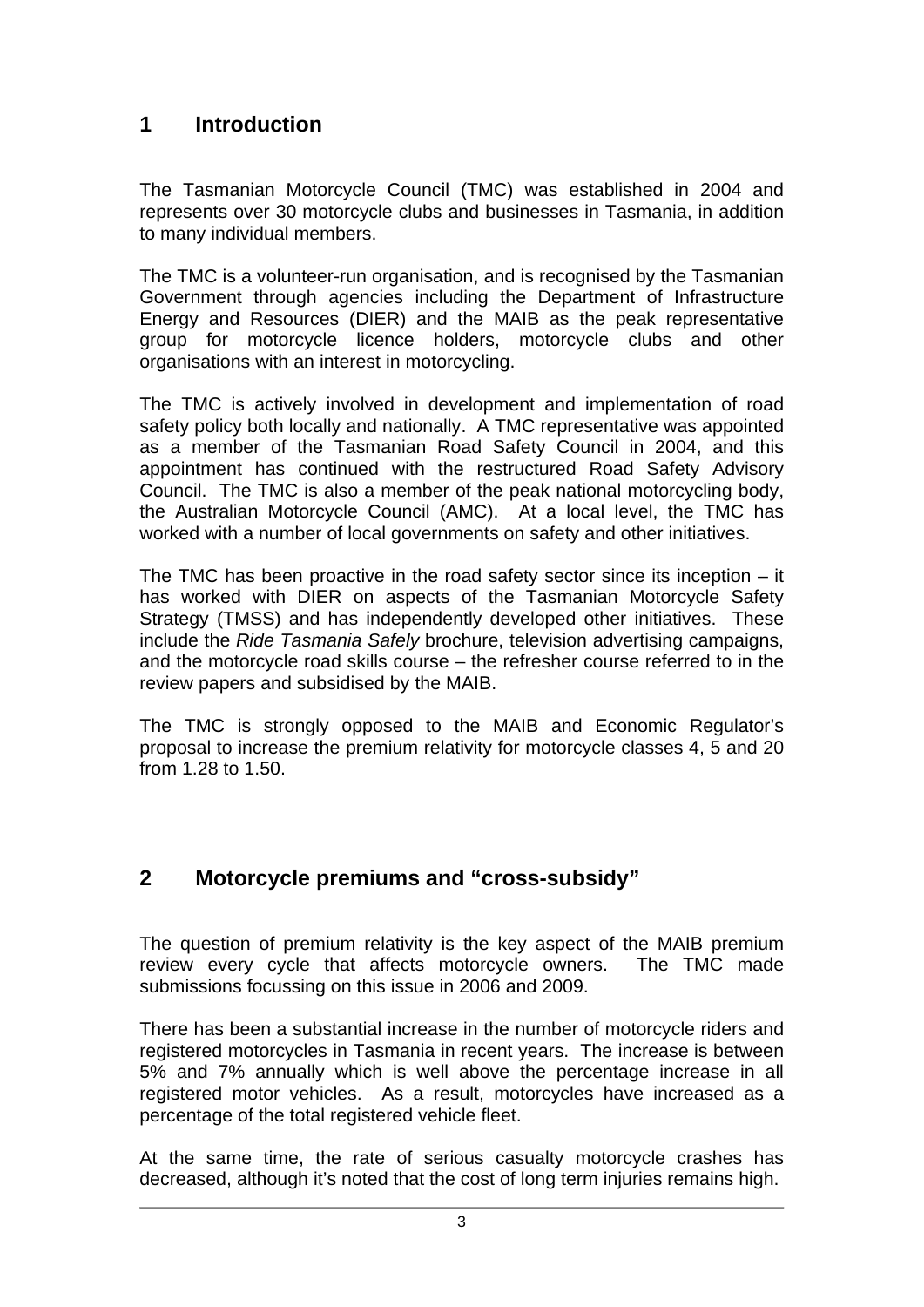The current method of establishing premiums effectively categorises motorcycles above 125cc as one group, and places the burden for high-cost injuries to this vulnerable road user category on the relatively small number of premium payers (small, compared to the total number of premium payers in the scheme).

It is flawed in a no-fault scheme to determine premiums in such a manner. If motorcycles above 125cc are categorised in this way, why then aren't male car drivers aged 17-25 also placed in a separate premium category? Whilst the calculations on premiums vs claim costs for that group have not been done, the widely-published data showing over-representation in serious casualty crashes of drivers in that group would clearly point to more outgoings from the MAIB than premiums they contribute. Across the whole group of private vehicle drivers, there would clearly be cross-subsidy of costs attributable to males aged 17-25. However, this burden is shared widely across all contributors to the scheme, as it should be for motorcycle injuries.

The 16,000+ motorcycle riders in Tasmania who never make a claim on the MAIB each year are no more responsible for those "no fault" crashes involving motorcycles than anyone else driving a private vehicle, yet pay a premium that reflects the cost of these. In the 1980s, motorcycles were covered by the same premium relativity as private cars. When this changed, it was ostensibly about removing the perceived cross-subsidy, whereas increased motorcycle premiums are clearly a measure aimed at discouraging motorcycling by making it a more costly transport option.

Another area of inequity exists in relation to the dividend paid to government. Other than aiming to discourage motorcycling, the proposed premium increases help with the MAIB's bottom line, and in turn the dividend paid to government. This means that motorcycle riders individually are paying a far greater share of the government dividend than private car owners. 17,000 motorcycles paying an extra \$50 in premium would contribute \$850,000 – a substantial portion of the government dividend.

The principle of a "no fault" scheme should be to not disadvantage road users because of their particular circumstances in relation to crash injury, yet for motorcycle riders this is turned and used in the opposite direction.

An analysis of claims done examining "fault" as a factor shows the relativity to be below that of the current premium – 1.22 vs 1.28.

Motorcycles are just over 3% of the total vehicle fleet, or around 4% of the private vehicle fleet. An additional premium of just \$1 per private vehicle would collect the same amount of premium revenue as around \$33 extra per motorcycle. Or for \$2 extra per vehicle, the same amount as \$66 per motorcycle.

It's disingenuous then that it's proposed to *reduce* the premiums for private cars, at the same time as imposing a substantial increase on motorcycles.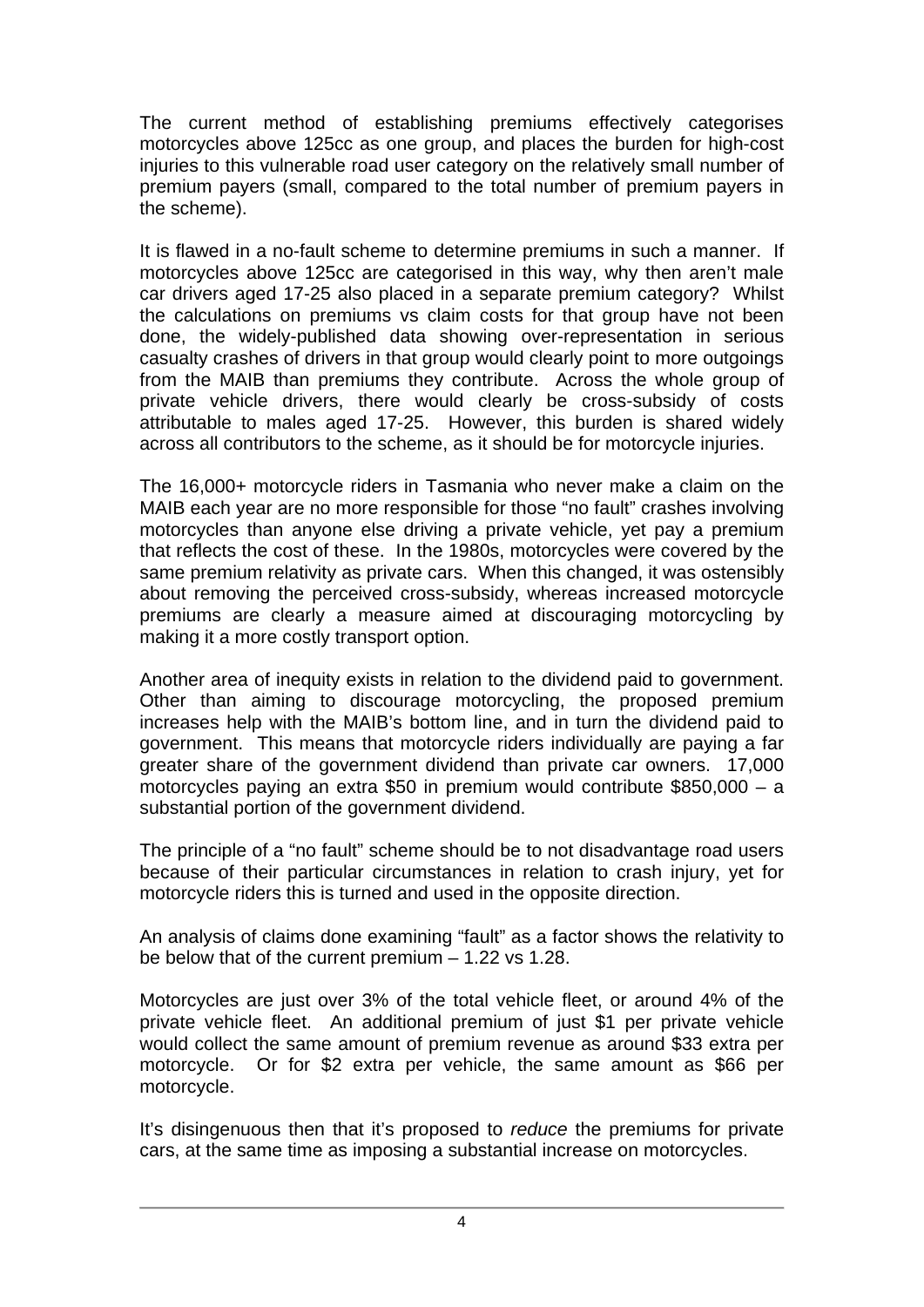Motorcycle riders are the only one of three identified road user groups to pay any premium. Cyclists and pedestrians are provided with free MAIB compensation cover when they are involved with a crash involving a registered vehicle.

The TMC is not proposing that a MAIB premium be introduced for either pedestrians or cyclists, although we note that it is often asked why cyclists in particular pay nothing. The two answers most often heard from cycling groups when this is raised is that cycling is environmentally friendly and should be encouraged, and that the majority of cyclists also have a registered motor vehicle on which MAIB is paid.

It is unfair to focus on removing the perceived "cross subsidy" on motorcycle premiums, in a scheme where cyclists and pedestrians enjoy a premium relativity of 0.00 by virtue of free cover (in the event of a collision involving a vehicle). Whilst no data is readily available, there are certainly many cycle and pedestrian crashes involving a motor vehicle where the driver of the registered vehicle is not considered the "at fault" party in terms of crash cause.

The TMC also believes that more could be done to encourage riders to undertake the road skills training. The \$20,000 allocated to this by the MAIB for the next year amounts to subsidising 133 attendees. The TMC is disappointed that the low take-up rate for this training has continued, and believes that far greater participation could be achieved with increased promotion and marketing.

## **3 Motorcycle classes**

Some examination has been done by the MAIB of the costs relative to each of the four different motorcycle classes, and recommends that the category definitions remain unchanged.

As far back as the 2006 review it was flagged that consideration should be given to altering the premium classes to recognise a category for the thennew Learner Approved Motorcycle Scheme (LAMS).

The TMC is of the strong view that class 4, medium motorcycles, should be amended from 126cc to 250cc to instead cover machines above 125cc that are registered under LAMS. This has now been in place in Tasmania for six years, and machines are categorised in this manner through in the registration system. It would then be possible to review at the end of the next four year cycle the claims' history of LAMS motorcycles compared to other classes.

Further, it is recommended that class 20, medium large motorcycles, be altered to cover non-LAMS motorcycles up to 890cc. Machines 890cc and above would them be categorised as class 5, large.